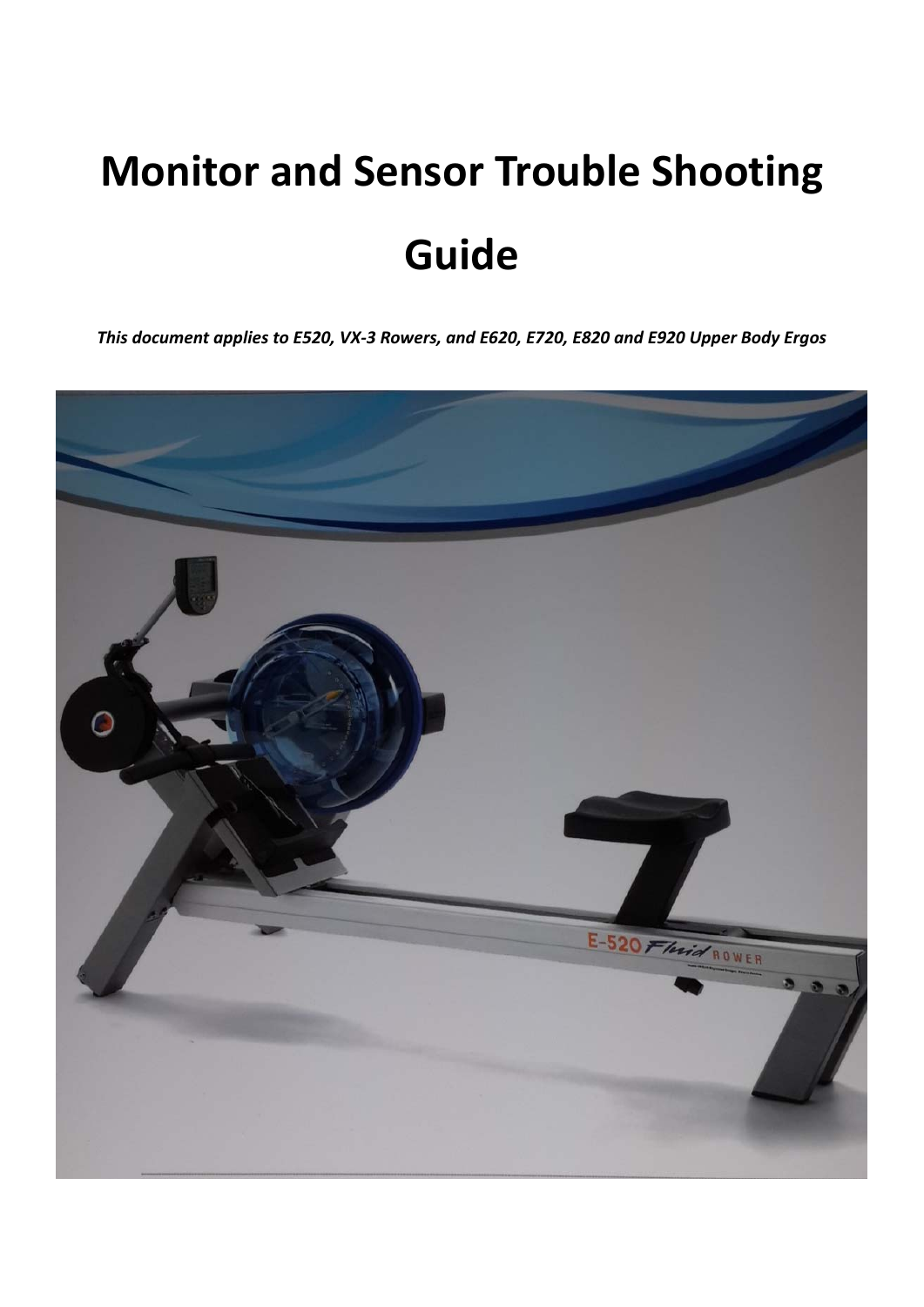#### **Basic Checks**

- 1. Monitor Displays Nothing
	- Check batteries and replace if necessary
- 2. Abnormal Readings
	- Monitor Display is normal but readings do NOT update when exercising
	- Monitor readings fluctuate, i.e. are not consistent, during exercise
	- Monitor displays 59:59 for 500mTime (Rowers Only)

*These symptoms indicate an issue with either the speed sensor assembly or the wiring between sensor and monitor. To resolve the issue follow the step‐by‐step instructions below until normal function resumes.*

#### **Troubleshooting**

STEP 1: Remove and replace batteries



STEP 2: Check Sensor Connector at rear of Monitor

- Disconnect and re‐connect then test monitor input before proceeding.
- Check for obvious sensor cable damage.





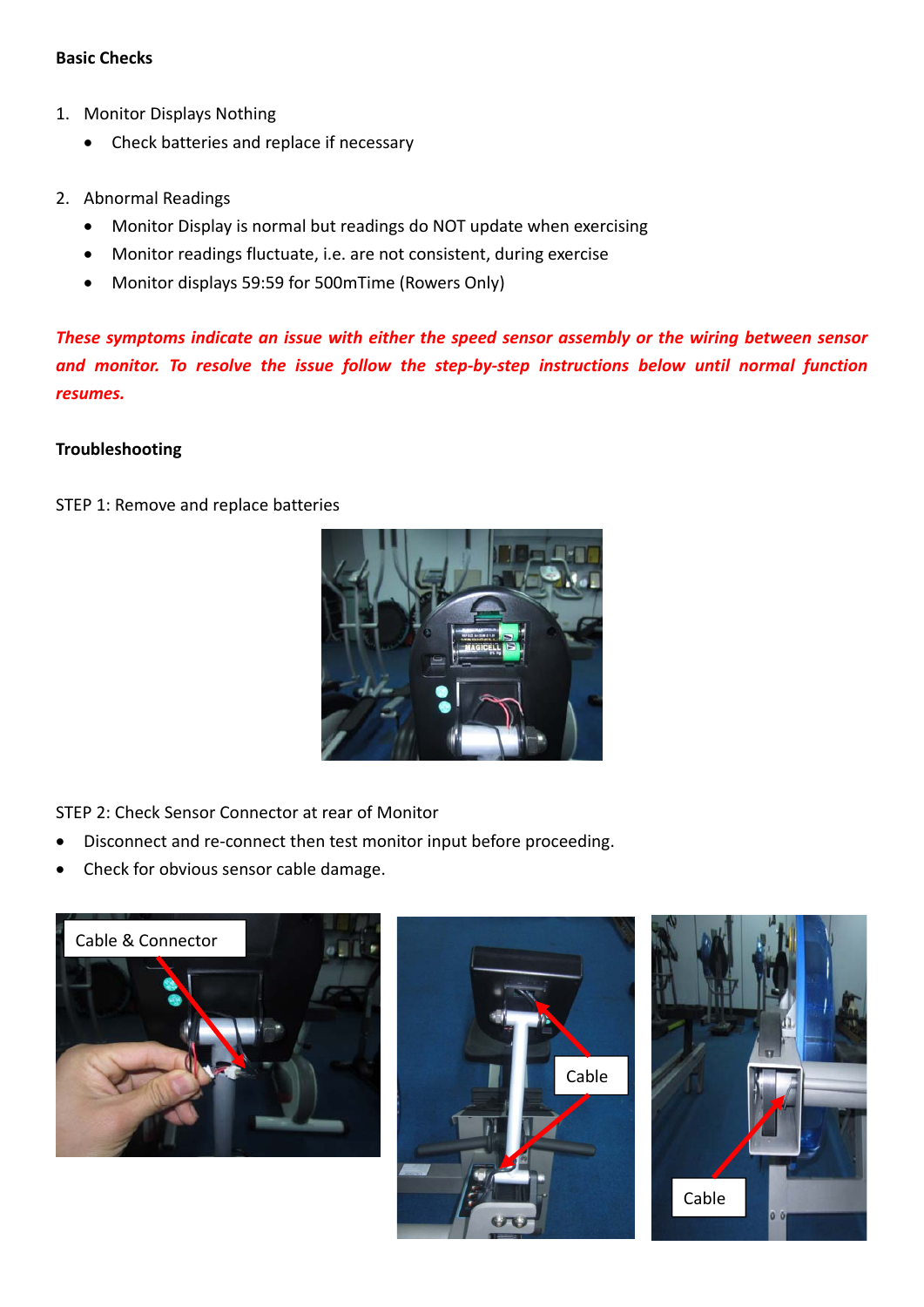STEP 3: Remove the access panel behind the water tank – check connector and for cable damage.



#### STEP 4: Check Sensor Assembly

- Use a small mirror to check the six magnets in the sensor wheel
- Check distance between sensor and sensor wheel is between 0.5 and 3mm, closer is better.
- If adjustment id required, remove the sensor bolt and increase or decrease the spacing by adding or removing a spacer washer. Re‐install sensor bolt.



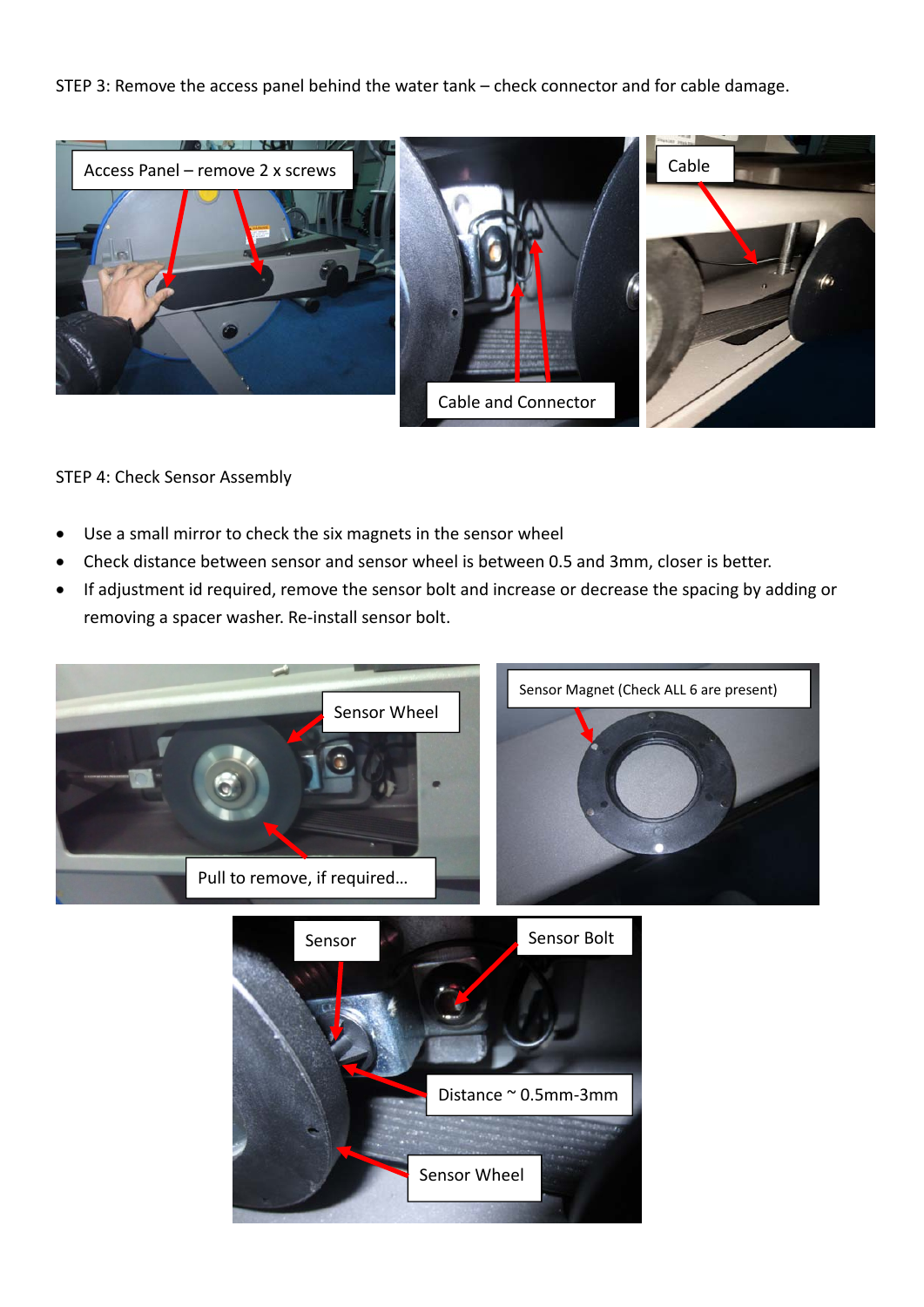## If steps #1 to #4 fail to resolve the issue then the problem is with the sensor itself and it will need to be *replaced.*

STEP 5: Replacing the Sensor (see images below)

- 1. Remove access panel, if not already done
- 2. Remove sensor bolt
- 3. Pull out cable holder from the side wall and cut the cable tie
- 4. Disconnect the sensor connector
- 5. Remove old sensor
	- Push out
- 6. Install new sensor
	- Push-fit
- 7. Connect sensor connector
- 8. Install and tighten sensor bolt
- 9. Check distance between sensor and sensor wheel is between 0.5 and 3mm, closer is better.
- 10. If adjustment id required, remove the sensor bolt and increase or decrease the spacing by adding or removing a spacer washer. Re‐install sensor bolt.
- 11. Use a cable tie to re‐secure the sensor cable
- 12. Check and ensure that the sensor cable does not interfere with the main drive belt
- 13. Test before re-attaching the access panel

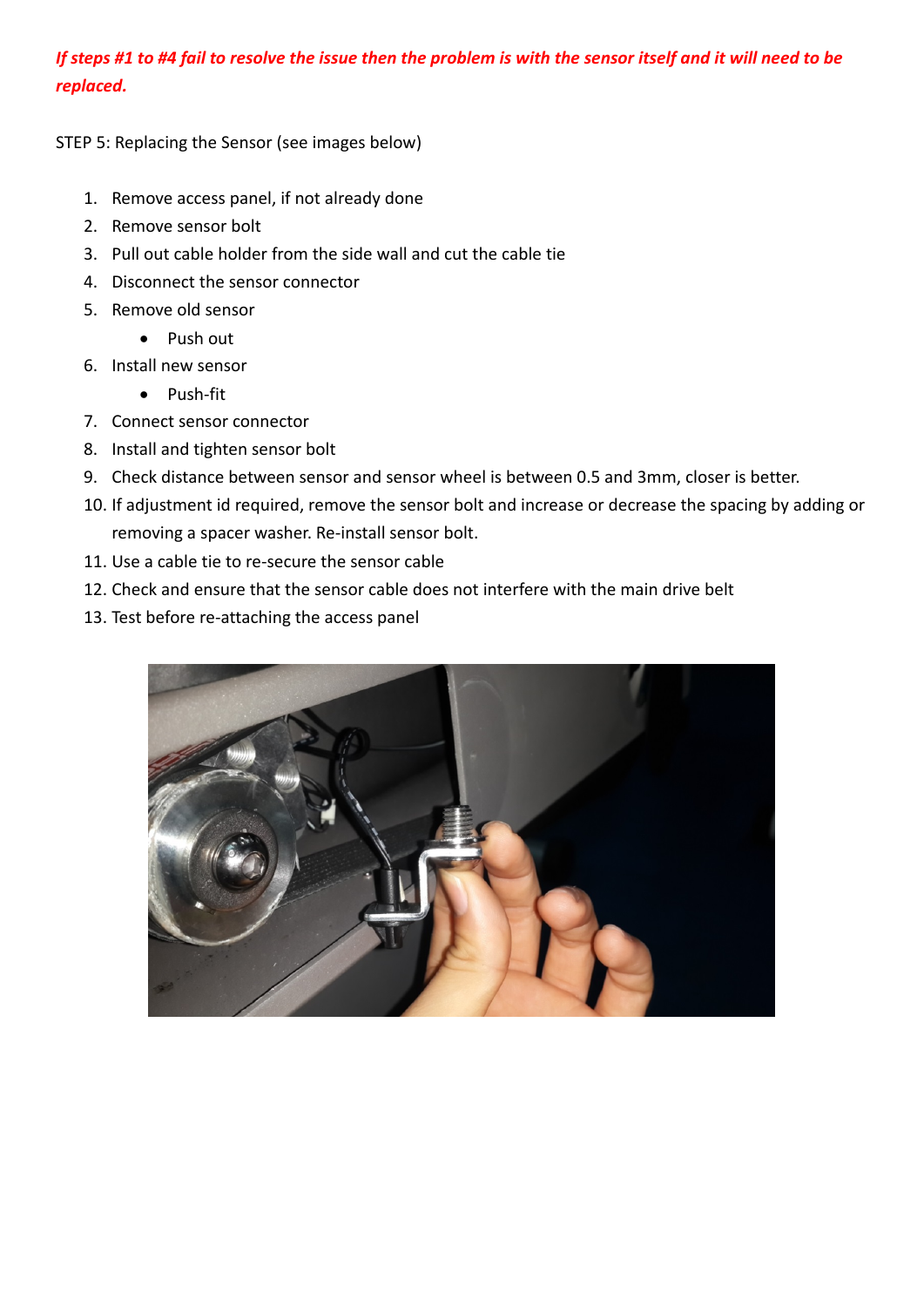